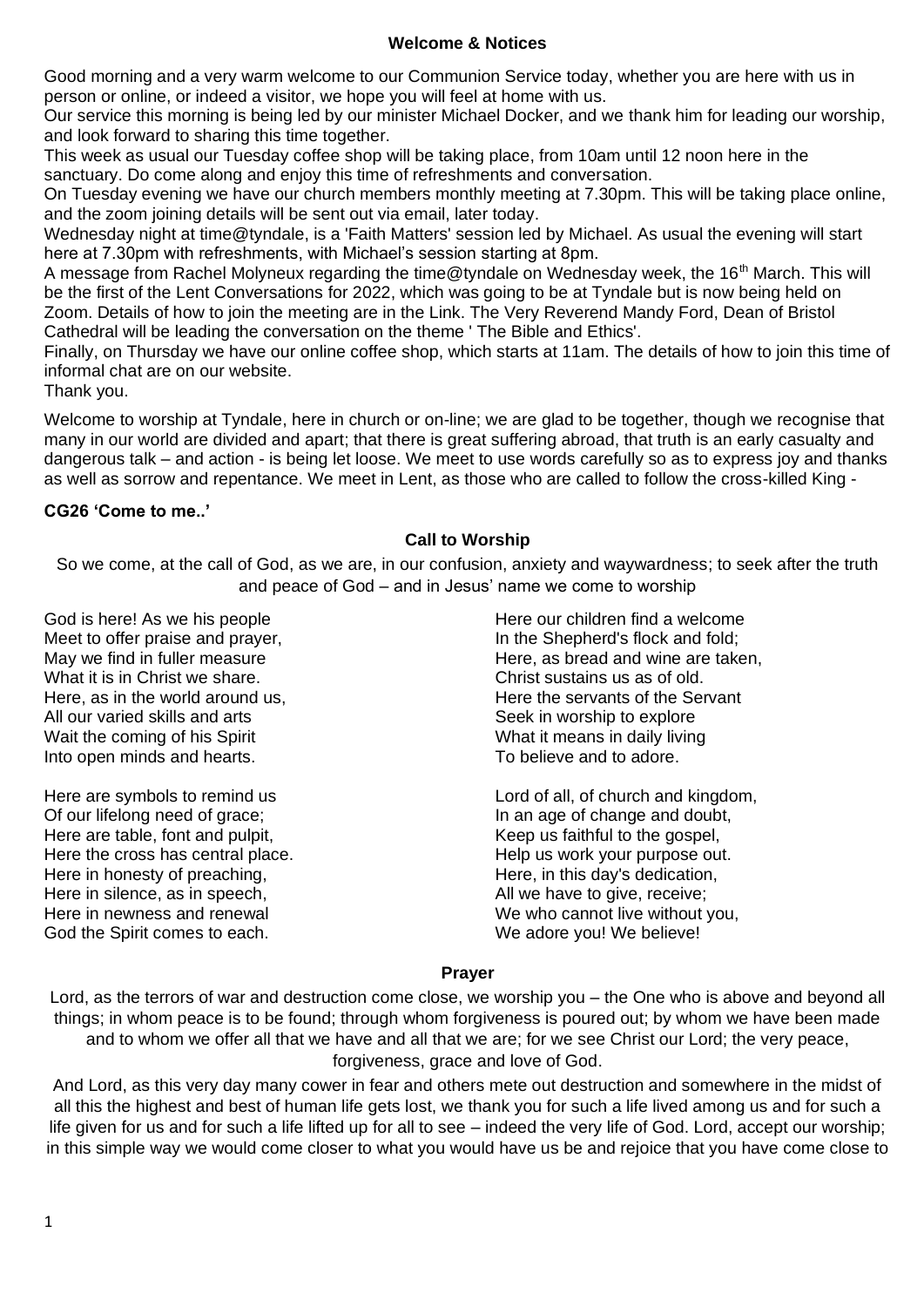us in Jesus Christ; to hold us, to mend us, to give us hope and to shows us a peaceful, endless Kingdom. In his

## name we pray.. **Lord's prayer**

Our Father in heaven, hallowed be your name, your kingdom come, your will be done, on earth as in heaven. Give us today our daily bread. Forgive us our sins as we forgive those who sin against us. Lead us not into temptation but deliver us from evil. For the kingdom, the power, and the glory are yours, now and forever.

Amen

# **Readings:**

# [Deuteronomy 26.1-11](https://www.biblegateway.com/passage/?search=Deuteronomy+26.1-11&version=NRSVA) [Luke 4.1-13](https://www.biblegateway.com/passage/?search=Luke+4.1-13&version=NRSVA)

Jesus who wandered alone in the desert, We who would follow are wanderers too: You fought the demons of pride and self-serving – We too have demons; help us to win through.

There in the emptiness you faced your Tempter – We who would follow run quickly from ours; Stones and high places the sites of your tempting – Ours are the rocks of a world's baleful powers

Lost in a wasteland of getting and spending; Every horizon a mirage of greed – All that we gain lends but small satisfaction: We stumble round from desire to need

Meanwhile the voice in our ears of the Tempter – Something or Someone to lead us astray - Wills us to choose from all options the lowest So that we soon turn aside from the way.

Steadied by Scripture and held by your destiny, Yours was the war of the one against all – We are engulfed by the false sounds of tyranny Free us to live by the power of your call

Yours was the desert of lonely devotion; Ours is a desert we made for ourselves – Your Word alone – and the demons are scattered: Speak, Lord, a Word for our world and our lives.

*Michael Docker/Tune: Melissa (BPW619 (ii))*

# **Sermon**

*Lord, we give you this time; speak to us and help us to think & reflect by your Spirit; lead us to decide again to seek the things that make for peace; indeed the things of your Kingdom*

That picture, of Vladimir Putin and Emmanuel Macron a few days (seems like a lifetime) ago; both men sitting at opposite ends of a ridiculously long table..

And the bombs rain down in Ukraine..

Or, shortly after, Putin sitting at a desk in a huge room..his ministers sitting, uncomfortably, on upright chairs 20 metres away from him (& incidentally, distanced from each other..)

Apparently, during the pandemic, Putin isolated himself more & more

.. And the bombs rain down in Ukraine..

Meanwhile sanctions are beginning to bite for ordinary Russians. Isolation…distance.

…And the bombs rain down in Ukraine..

Pease God it will end soon; please God it won't escalate into further conflict; please God the gospel message of peace on earth will find a way;

Apparently Putin in the Kremlin is protected by hundreds of armed guards – part of a detachment of some 50000 troops dedicated to protecting him and his ministers. Isolation; unreality; distance from the consequences of his actions; acolytes to say 'yes' to his every whim…And the bombs rain down in Ukraine

On this first Sunday in Lent we are taken to the story of Jesus' temptation in the wilderness.

It is tempting, isn't it, to regard Putin as a figure of pure evil – some kind of Satan figure; the source of all

darkness against which the forces of light in the Western world are ranged.

Darkness descends – of that there is little doubt – cluster bombs, vacuum bombs; cruise missiles, indiscriminate shelling of homes, shops, businesses – it's all very dark indeed..

It's difficult to find any light in all this, but for the bravery of the Ukrainian people, I suppose. But sometimes (as a preacher I know this full well) words give out; there's little to be said.

On such occasions the gospel will have to be shown, more than spoken of; we *will* show the gospel, when we come to take communion in a little while – familiar words surrounding it, of course, but at its heart – not words, but an action, a drama *showing* the brokenness and wholeness at the gospel's heart..

But first - the temptation of Jesus. The forces of evil against the forces of light, you could say. You can imagine Putin, can't you, in this scenario; faced by the temptations of the devil – stones turned into bread; all the kingdoms of the world; angelic protection;

Answering very differently to Jesus…'I'll have some of that! Billionaire lifestyle; Ukraine first, then the Baltic states, then…who knows….50000 troops protecting me….bring it on!'

A messiah-complex, if ever there was one, Putin…like Saddam Hussein, perhaps, like Hitler before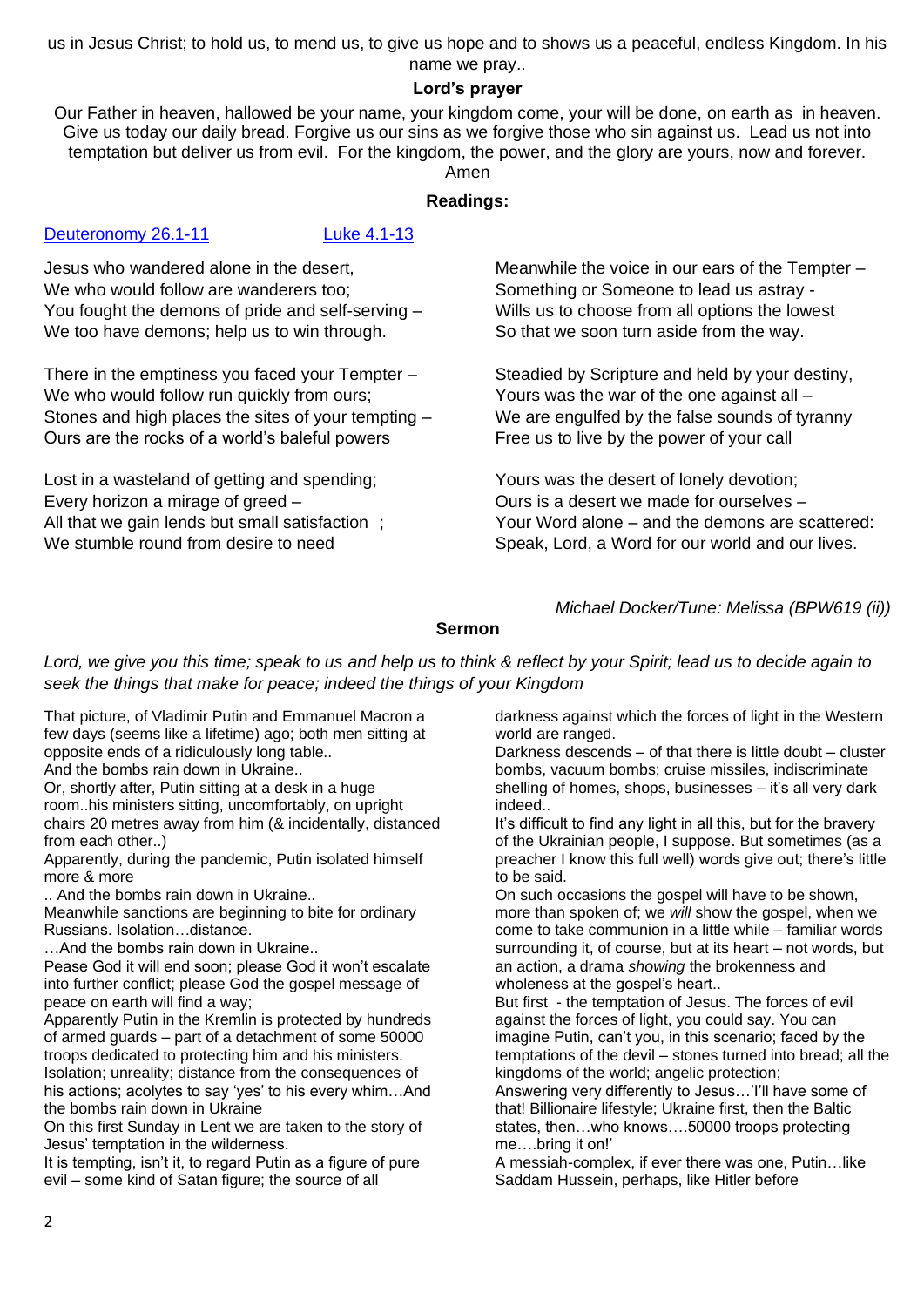him…Stalin…Napoleon…so many..maybe we should call it the Big Dog complex…….

But the story shows something else.Jesus, at the height of his powers, you might say  $-$  just after the baptism  $-$ 'this is my Son with whom I am well pleased'… Just before the start of his ministry in Galilee – Luke tells us: *Then Jesus, filled with the power of the Spirit, returned to Galilee, and a report about him spread through all the surrounding country. He began to teach in their synagogues and was praised by everyone.* Just imagine the Messiah-complex all that might invoke….

Except – power through weakness…Dying to live…Going the extra mile….

This is the stuff of the gospel…..In the wilderness Did you notice? Not the destination of Israel (in Deuteronomy);'land flowing with milk & honey' – but the journey….*through the wilderness..*We were oppressed in Egypt…we journeyed through the wilderness…

It's in the DNA of God's people..t*hat's* where the strength of faith comes from…not from lands flowing with milk & honey. 'not by might, nor by power, but by my spirit says the Lord'..

Jesus goes to Galilee *in the power of the Spirit*…the peaceful, humble, spirit of God

But first, *in the wilderness,* all the tempting powers of the world come up against the calling to be human… 'If you will only worship me'…'command these stones to become bread'..'throw yourself down.'

Anyone other than Jesus – a Putin perhaps…a Hitler..a me?…a you?…would have given in, to the temptation to take everything to ourselves; to worship evil; to put God to the test…

Jesus doesn't give in…Jesus, in the desert…knows starvation; gives up everything; refuses the seduction of power – weak, vulnerable, *human….* Perhaps Putin thinks of himself as more than human…Russia, the US, the UK, Europe, China…God help anywhere that thinks it can be led by anyone who thinks they're more than human – for whom the rules don't apply; who does what he or she likes; who abuses power. God help the church, if it ever tries to do that…God help its ministers, its people. There is only one future, if we are to be true to the gospel; It is a future of suffering and sacrifice and taking up our cross – please God it might not be for us what it is for the people of Ukraine But if it is to be…if it is *ever* to be….then.. *it will be for us as it was for our Lord* – who 'emptied himself, taking the form of a servant'; who 'turned the other cheek'; who 'gave his back to his oppressors'; who went to a cross; Who said ' take up your cross and follow me' Who resisted the forces of darkness in the wilderness…who was humble there, and hungry there, and who trusted God alone there…. No distance…no social distance…between the life of God and what it means to be human.. This is what Messiah really means.. And the bombs rain down in Ukraine….and maybe all we can do, is pray…and do what's right….and wait for God's own time…

And watch the mystery of the gospel acted out in front of us….(the table)

## **Prayer**

Lord we come to you; we are never more nor less than human; we have our dreams of grandeur; of having everything; of always being protected; we live in a world that thrives on such dreams, that is being destroyed for such dreams – but Lord, we would align ourselves with Jesus, the servant king, the humble, dying Lord – and in his name and for his sake, we give of ourselves in these and all our gifts...and this bread and wine

## **Grace**

The grace of our Lord Jesus Christ, the love of God and the fellowship of the Holy Spirit, be with us all, evermore, amen.

## **'He comes…'**

# **Communion**

The table of the Lord is spread, it is for those who will come and see in broken bread and poured out wine – not merely symbols, but the very substance of his life shed for us on the Cross and raised again the third day. The risen Christ is present among his people and it is here that we meet him. It is for those who know him a little and long to know him more - the invitation is for all those who are seeking him and who are weary of their sin and doubt to come and share the feast.

## **Confession**

Lord, we confess… (silence)

Father forgive us and bring us through this act to the very footstool of grace once again, so that we may gaze on the true cost and glory of the gospel – in the lamb who was slain who is alive for evermore.

#### **Institution**

For I received from the Lord what I also passed on to you; the Lord Jesus on the night he was betrayed took bread, and when he had given thanks he broke it and said, take, eat, this is my body which is for you, do this in remembrance of me. In the same way after supper he took the cup saying this cup is the new covenant in my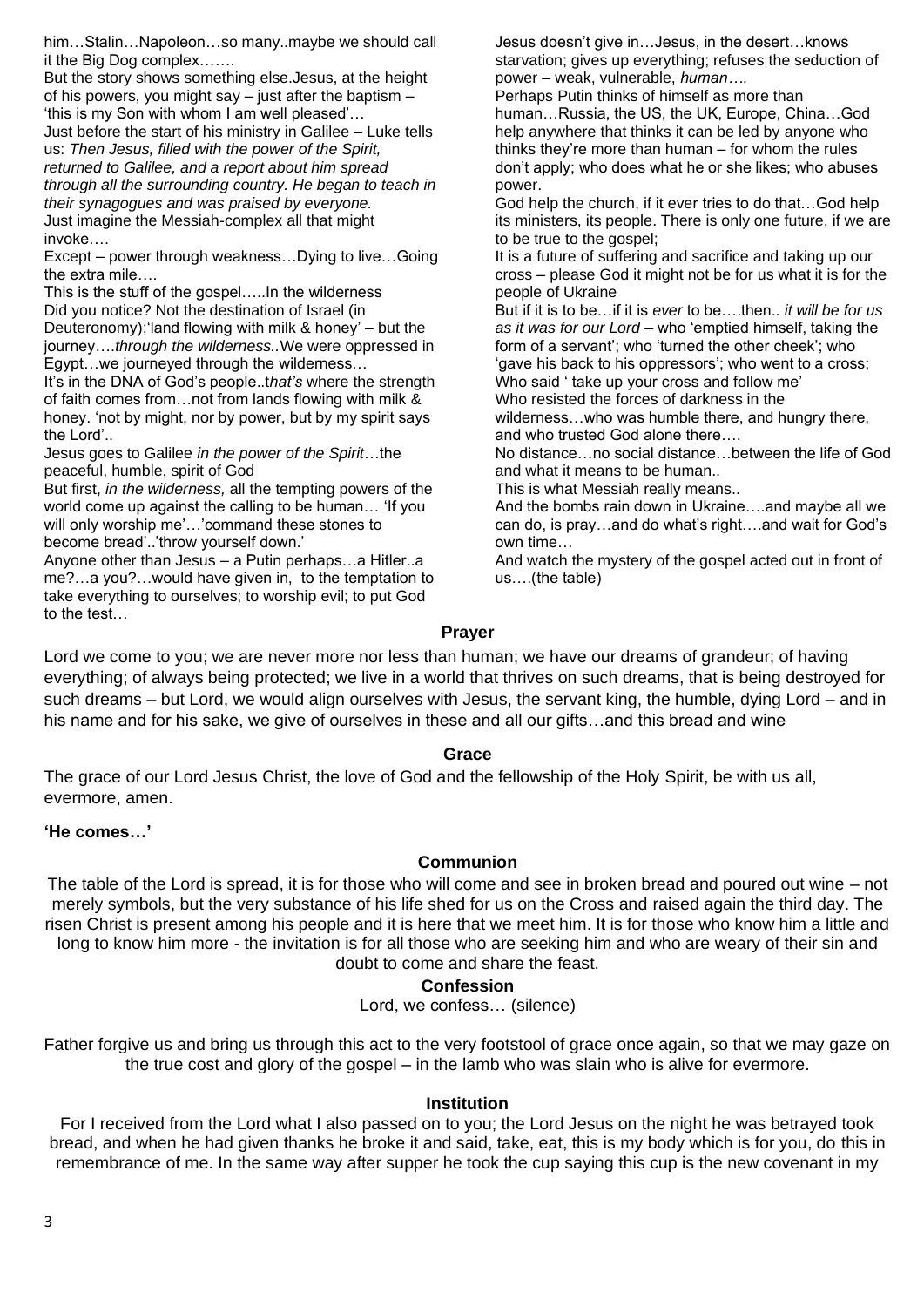blood; do this whenever you drink it in memory of me – for whenever you eat this bread and drink this cup you proclaim the Lord's death until he comes.

# **Thanksgiving**

Lift up your hearts,

# **we lift them to the Lord.**

Let us give thanks to the Lord our God.

# **It is right to give him thanks and praise.**

It is not only right it is our duty & joy at all times & in all places to give you thanks & praise, holy Father, heavenly King, almighty & eternal God, through Jesus Christ, your only Son, our Lord. Therefore with angels & archangels & with all the company of heaven we proclaim your great & glorious name, for ever praising you & saying

# **Holy Holy Holy, God of power and might. Heaven and earth are full of your glory. Hosanna in the highest.**

Blessed is he who comes in the name of the lord.

# **Hosanna in the highest!**

God our Father, pour out the Holy Spirit on all your people, that we may have faith, & upon these gifts of bread & wine & this eating & drinking, that this may be for us the mystery of the body and blood of our risen Lord – so that we may receive Christ to ourselves once again, for the strengthening of our faith, the assuring of our hope, and the deepening of our love.

## **Responses**

|     | <b>Leader</b> Here is bread                            |
|-----|--------------------------------------------------------|
| All | For us to feed on Christ                               |
|     | <b>Leader</b> Here is wine                             |
| All | For us to refresh our souls.                           |
|     | <b>Leader</b> Our suffering Lord calls us to his table |
| All | In Lent we come in brokenness                          |
|     | <b>Leader</b> Our dying Lord calls us his friends      |
| All | In Lent we come with frail hearts                      |
|     | <b>Leader</b> How shall we eat?                        |
| All | Weeping with those who weep,                           |
|     | <b>Leader</b> How shall we drink?                      |
| All | Mourning with those who mourn.                         |
|     | Leader Christ who dies gives us his body & blood       |
| All | We eat and drink in faith                              |

## **Bread & Wine**

## **'Strengthen for service, Lord'**

## **Prayer after communion (slides during..)**

# **CEC General Secretary Dr Jørgen Skov Sørensen offers a prayer for peace in Ukraine amid recently escalating tension in the country.**

The news can be difficult to listen to and to read. When that news relates to faces we know and to voices familiar to us, it becomes all the harder to hear.

*Lord God, we ask you to hold the people of Ukraine deep in your heart. Protect them, we pray; from violence, from political gamesmanship, from being used and abused. Give, we pray, the nations of the world the courage and the wisdom to stand up for justice and the courage too, to dare to care – generously. Lord in your mercy, take from us all, the tendencies in us that seek to lord it over others: take from us those traits that see us pursuing our own needs and wants before those of others. Teach us how to live in love and dignity and respect – following your example. In your name and for your sake, Amen*